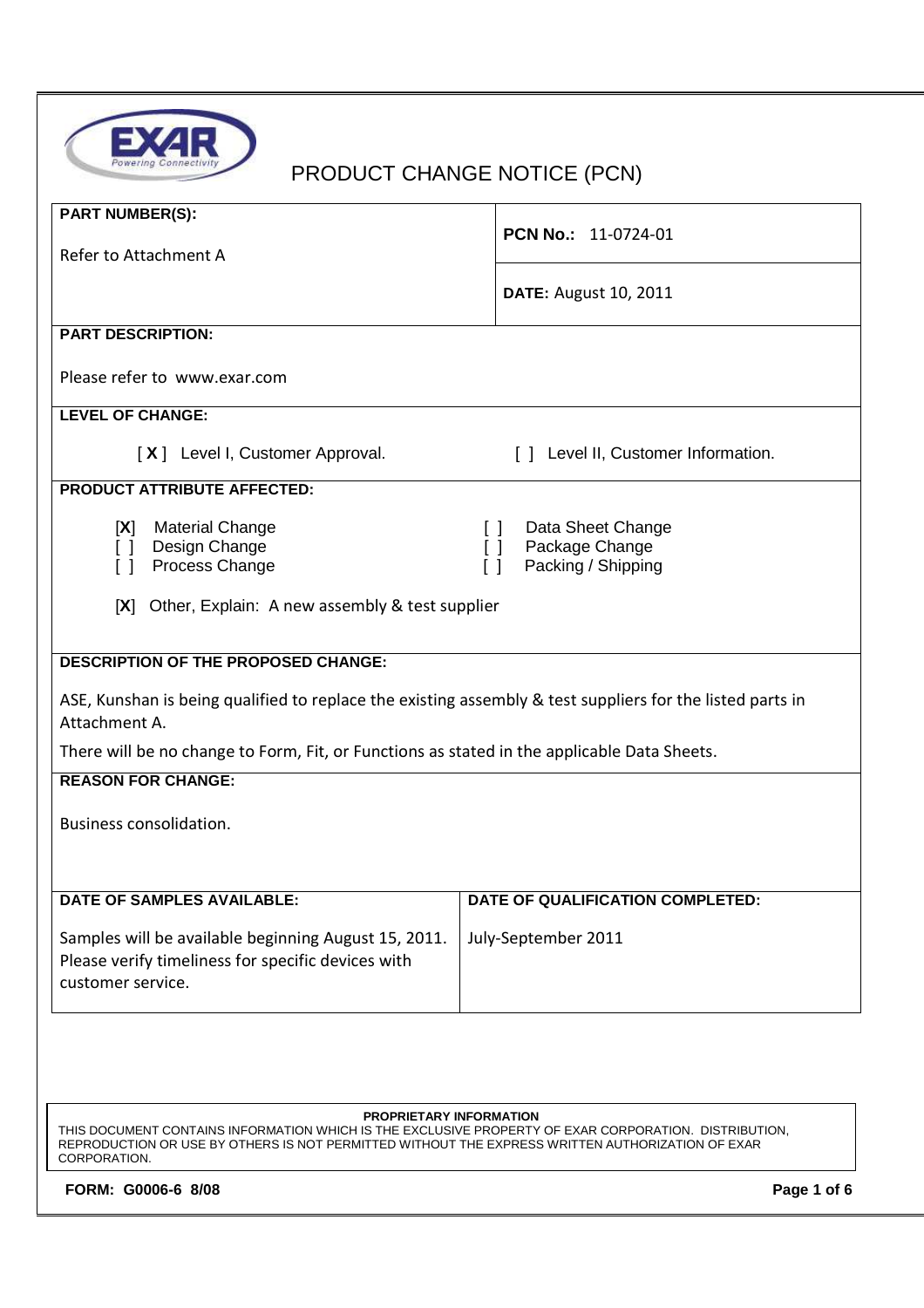

| <b>ESTIMATED CHANGE DATE OR DATE CODE:</b>                                                                                                                                                                                                               | <b>SUPPORTING DATA:</b>                                               |  |  |  |  |  |
|----------------------------------------------------------------------------------------------------------------------------------------------------------------------------------------------------------------------------------------------------------|-----------------------------------------------------------------------|--|--|--|--|--|
| Please see Attachment A                                                                                                                                                                                                                                  | <b>Qualification reports</b>                                          |  |  |  |  |  |
| [X] STANDARD DISTRIBUTION                                                                                                                                                                                                                                | <b>CUSTOM DISTRIBUTION</b><br>$\begin{smallmatrix}1\end{smallmatrix}$ |  |  |  |  |  |
| PERSON TO CONTACT WITH QUESTIONS:                                                                                                                                                                                                                        |                                                                       |  |  |  |  |  |
| <b>LISA BEDARD</b><br><b>Exar Corporation</b><br>1 Holiday Avenue<br>West Tower, Suite 450<br>Pointe-Claire, Quebec H9R 5N3<br>Tel: (514) 429-1010 ext 210<br>Fax: (514) 695-2548<br>lisa.bedard@exar.com                                                |                                                                       |  |  |  |  |  |
| Please acknowledge receipt of this PCN.                                                                                                                                                                                                                  |                                                                       |  |  |  |  |  |
| Acknowledged:                                                                                                                                                                                                                                            |                                                                       |  |  |  |  |  |
| Signature                                                                                                                                                                                                                                                |                                                                       |  |  |  |  |  |
| <b>Printed Name</b>                                                                                                                                                                                                                                      |                                                                       |  |  |  |  |  |
| Company                                                                                                                                                                                                                                                  |                                                                       |  |  |  |  |  |
| <b>Title</b>                                                                                                                                                                                                                                             |                                                                       |  |  |  |  |  |
| <b>Date</b>                                                                                                                                                                                                                                              |                                                                       |  |  |  |  |  |
| Approved <b>Not Approved</b> (Approved/Not Approved section not applicable and should be removed for all Level II PCNs)                                                                                                                                  |                                                                       |  |  |  |  |  |
|                                                                                                                                                                                                                                                          |                                                                       |  |  |  |  |  |
|                                                                                                                                                                                                                                                          |                                                                       |  |  |  |  |  |
| <b>PROPRIETARY INFORMATION</b><br>THIS DOCUMENT CONTAINS INFORMATION WHICH IS THE EXCLUSIVE PROPERTY OF EXAR CORPORATION. DISTRIBUTION, REPRODUCTION OR USE<br>BY OTHERS IS NOT PERMITTED WITHOUT THE EXPRESS WRITTEN AUTHORIZATION OF EXAR CORPORATION. |                                                                       |  |  |  |  |  |
| FORM: G0006-6 8/08                                                                                                                                                                                                                                       | Page 2 of 6                                                           |  |  |  |  |  |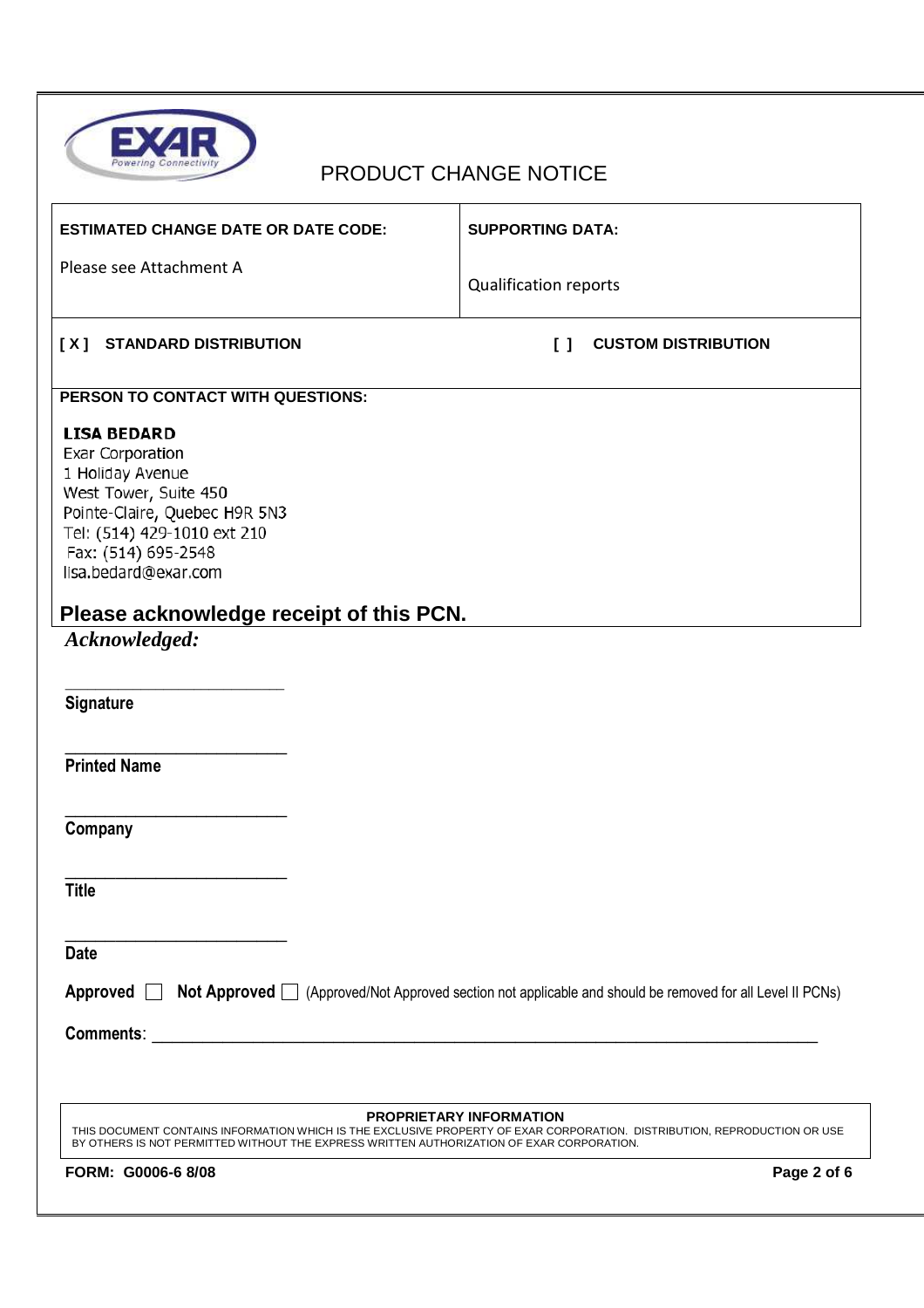

### **ATTACHMENT A**

### **ASE Kunshan (ASEKS, China) for Assembly & Test**

| <b>Product Part#</b> | Package Type | Lead<br>Count | Wire<br>Material | Die Attach<br>Epoxy | <b>GREEN Mold</b><br>Compound | <b>Target Date</b> |
|----------------------|--------------|---------------|------------------|---------------------|-------------------------------|--------------------|
| XR21B1411IL16-F      | QFN, 3x3mm   | 16            | Copper           | EN4900              | CEL9240HF10AK                 | Nov, 2011          |
| XR21B1411IL16TR-F    | QFN, 3x3mm   | 16            | Copper           | EN4900              | CEL9240HF10AK                 | Nov, 2011          |
| XR21V1410IL16-F      | QFN, 3x3mm   | 16            | Copper           | EN4900              | CEL9240HF10AK                 | Nov, 2011          |
| XR21V1410IL16TR-F    | QFN, 3x3mm   | 16            | Copper           | EN4900              | CEL9240HF10AK                 | Nov, 2011          |
|                      |              |               |                  |                     |                               |                    |
| XR16L570IL24-F       | QFN, 4x4mm   | 24            | Copper           | EN4900              | CEL9240HF10AK                 | Nov, 2011          |
| XR16L570IL24TR-F     | QFN, 4x4mm   | 24            | Copper           | EN4900              | CEL9240HF10AK                 | Nov, 2011          |
| XR16L580IL24-F       | QFN, 4x4mm   | 24            | Copper           | EN4900              | CEL9240HF10AK                 | Nov, 2011          |
| XR16L580IL24TR-F     | QFN, 4x4mm   | 24            | Copper           | EN4900              | CEL9240HF10AK                 | Nov, 2011          |
| XR16M570IL24-F       | QFN, 4x4mm   | 24            | Copper           | EN4900              | CEL9240HF10AK                 | Nov, 2011          |
| XR16M570IL24TR-F     | QFN, 4x4mm   | 24            | Copper           | EN4900              | CEL9240HF10AK                 | Nov, 2011          |
| XR16M781IL24-F       | QFN, 4x4mm   | 24            | Copper           | EN4900              | CEL9240HF10AK                 | Nov, 2011          |
| XR16M781IL24TR-F     | QFN, 4x4mm   | 24            | Copper           | EN4900              | CEL9240HF10AK                 | Nov, 2011          |
| XR20M1170IL24-F      | QFN, 4x4mm   | 24            | Copper           | EN4900              | CEL9240HF10AK                 | Nov, 2011          |
| XR20M1170IL24TR-F    | QFN, 4x4mm   | 24            | Copper           | EN4900              | CEL9240HF10AK                 | Nov, 2011          |
| XR20M1280IL24-F      | QFN, 4x4mm   | 24            | Copper           | EN4900              | CEL9240HF10AK                 | Nov, 2011          |
| XR20M1280IL24TR-F    | QFN, 4x4mm   | 24            | Copper           | EN4900              | CEL9240HF10AK                 | Nov, 2011          |
|                      |              |               |                  |                     |                               |                    |
| XR16L2550IL-F        | QFN, 5x5mm   | 32            | Copper           | EN4900              | CEL9240HF10AK                 | Nov, 2011          |
| XR16L2550ILTR-F      | QFN, 5x5mm   | 32            | Copper           | EN4900              | CEL9240HF10AK                 | Nov, 2011          |
| XR16L2551IL-F        | QFN, 5x5mm   | 32            | Copper           | EN4900              | CEL9240HF10AK                 | Nov, 2011          |
| XR16L2551ILTR-F      | QFN, 5x5mm   | 32            | Copper           | EN4900              | CEL9240HF10AK                 | Nov. 2011          |
| <b>XR16L580IL-F</b>  | QFN, 5x5mm   | 32            | Copper           | EN4900              | CEL9240HF10AK                 | Nov, 2011          |
| XR16L580ILTR-F       | QFN, 5x5mm   | 32            | Copper           | EN4900              | CEL9240HF10AK                 | Nov, 2011          |
| XR16M570IL32-F       | QFN, 5x5mm   | 32            | Copper           | EN4900              | CEL9240HF10AK                 | Nov, 2011          |
| XR16M570IL32TR-F     | QFN, 5x5mm   | 32            | Copper           | EN4900              | CEL9240HF10AK                 | Nov, 2011          |
| XR16M581IL32-F       | QFN, 5x5mm   | 32            | Copper           | EN4900              | CEL9240HF10AK                 | Nov, 2011          |
| XR16M581IL32TR-F     | QFN, 5x5mm   | 32            | Copper           | EN4900              | CEL9240HF10AK                 | Nov, 2011          |
| XR16M781IL32-F       | QFN, 5x5mm   | 32            | Copper           | EN4900              | CEL9240HF10AK                 | Nov, 2011          |
| XR16M781IL32TR-F     | QFN, 5x5mm   | 32            | Copper           | EN4900              | CEL9240HF10AK                 | Nov, 2011          |
| XR21V1412IL32TR-F    | QFN, 5x5mm   | 32            | Copper           | EN4900              | CEL9240HF10AK                 | Nov, 2011          |

### **PROPRIETARY INFORMATION**

THIS DOCUMENT CONTAINS INFORMATION WHICH IS THE EXCLUSIVE PROPERTY OF EXAR CORPORATION. DISTRIBUTION, REPRODUCTION OR USE BY OTHERS IS NOT PERMITTED WITHOUT THE EXPRESS WRITTEN AUTHORIZATION OF EXAR CORPORATION.

**FORM: G0006-6 8/08 Page 3 of 6**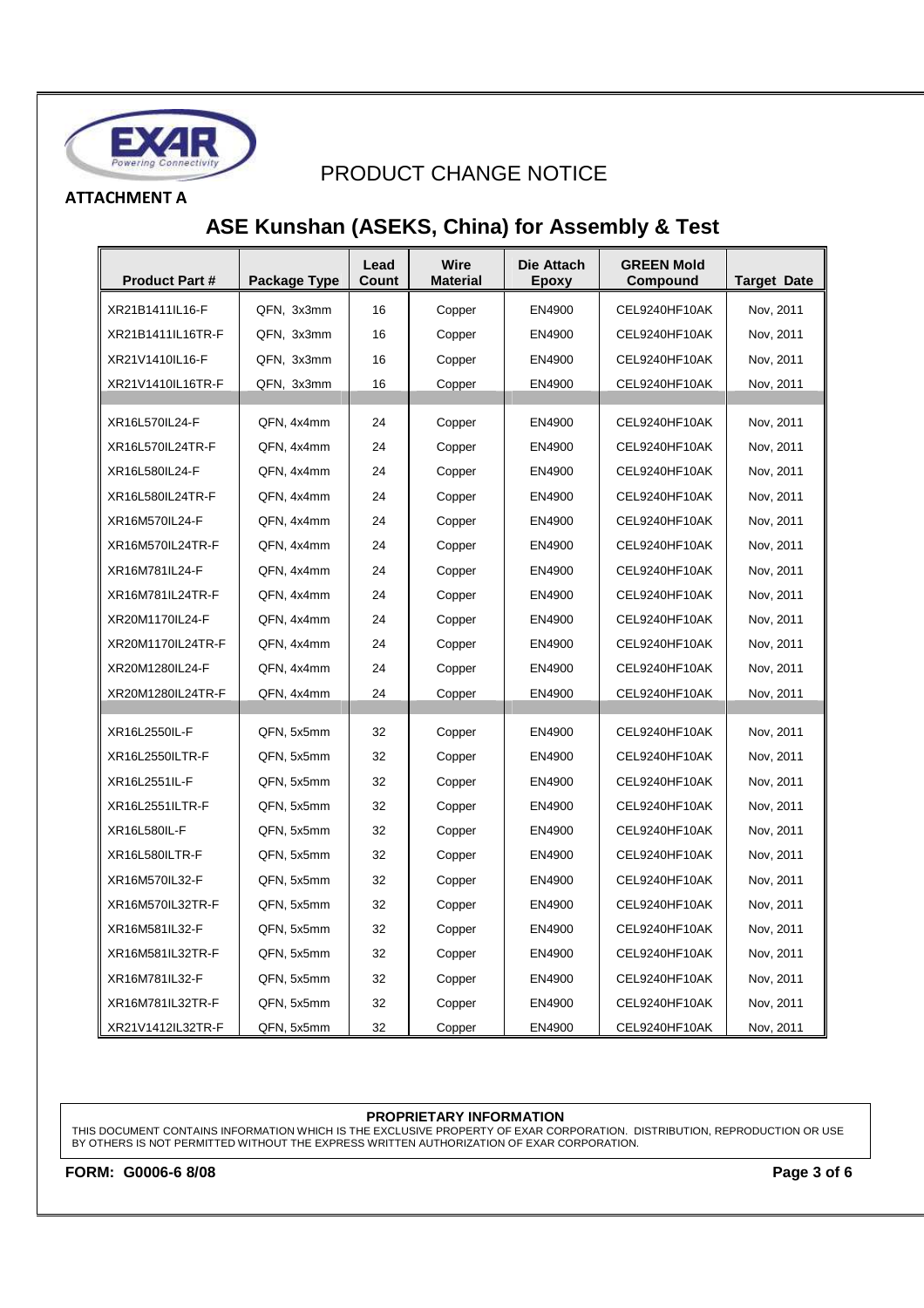

| <b>Product Part #</b> | Package Type  | Lead<br>Count | Wire<br>Material | Die Attach<br><b>Epoxy</b> | <b>GREEN Mold</b><br>Compound | <b>Target Date</b> |
|-----------------------|---------------|---------------|------------------|----------------------------|-------------------------------|--------------------|
| XR16M890IL32-F        | QFN, 5x5mm    | 32            | Copper           | EN4900                     | CEL9240HF10AK                 | Nov, 2011          |
| XR16M890IL32TR-F      | QFN, 5x5mm    | 32            | Copper           | EN4900                     | CEL9240HF10AK                 | Nov, 2011          |
| XR20M1280IL32-F       | QFN, 5x5mm    | 32            | Copper           | EN4900                     | CEL9240HF10AK                 | Nov, 2011          |
| XR20M1280IL32TR-F     | QFN, 5x5mm    | 32            | Copper           | EN4900                     | CEL9240HF10AK                 | Nov, 2011          |
|                       |               |               |                  |                            |                               |                    |
| XR17V252IM-F          | TQFP, 14x14mm | 100           | Copper           | Yizbond 8143               | CEL9240HF10AK                 | Nov, 2011          |
| ST16C2450CQ48-F       | TQFP, 7x7mm   | 48            | Copper           | Yizbond 8143               | CEL9240HF10AK                 | Nov, 2011          |
| ST16C2450CQ48TR-F     | TQFP, 7x7mm   | 48            | Copper           | Yizbond 8143               | CEL9240HF10AK                 | Nov, 2011          |
| ST16C2550CQ48-F       | TQFP, 7x7mm   | 48            | Copper           | Yizbond 8143               | CEL9240HF10AK                 | Nov. 2011          |
| ST16C2550CQ48TR-F     | TQFP, 7x7mm   | 48            | Copper           | Yizbond 8143               | CEL9240HF10AK                 | Nov, 2011          |
| ST16C2550IQ48-F       | TQFP, 7x7mm   | 48            | Copper           | Yizbond 8143               | CEL9240HF10AK                 | Nov. 2011          |
| ST16C2550IQ48TR-F     | TQFP, 7x7mm   | 48            | Copper           | Yizbond 8143               | CEL9240HF10AK                 | Nov. 2011          |
| XR16C2550IM-F         | TQFP, 7x7mm   | 48            | Copper           | Yizbond 8143               | CEL9240HF10AK                 | Nov, 2011          |
| XR16C2550IMTR-F       | TQFP, 7x7mm   | 48            | Copper           | Yizbond 8143               | CEL9240HF10AK                 | Nov. 2011          |
| XR16L2550IM-F         | TQFP, 7x7mm   | 48            | Copper           | Yizbond 8143               | CEL9240HF10AK                 | Nov. 2011          |
| XR16L2550IMTR-F       | TQFP, 7x7mm   | 48            | Copper           | Yizbond 8143               | CEL9240HF10AK                 | Nov, 2011          |
| XR16L2551IM-F         | TQFP, 7x7mm   | 48            | Copper           | Yizbond 8143               | CEL9240HF10AK                 | Nov. 2011          |
| XR16L2551IMTR-F       | TQFP, 7x7mm   | 48            | Copper           | Yizbond 8143               | CEL9240HF10AK                 | Nov, 2011          |
| XR16M580IM48-F        | TQFP, 7x7mm   | 48            | Copper           | Yizbond 8143               | CEL9240HF10AK                 | Nov. 2011          |
| XR16M580IM48TR-F      | TQFP, 7x7mm   | 48            | Copper           | Yizbond 8143               | CEL9240HF10AK                 | Nov, 2011          |
| XR16M780IM48-F        | TQFP, 7x7mm   | 48            | Copper           | Yizbond 8143               | CEL9240HF10AK                 | Nov, 2011          |
| XR16M780IM48TR-F      | TQFP, 7x7mm   | 48            | Copper           | Yizbond 8143               | CEL9240HF10AK                 | Nov. 2011          |
| XR21V1414IM48-F       | TQFP, 7x7mm   | 48            | Copper           | Yizbond 8143               | CEL9240HF10AK                 | Nov, 2011          |
| XR21V1414IM48TR-F     | TQFP, 7x7mm   | 48            | Copper           | Yizbond 8143               | CEL9240HF10AK                 | Nov, 2011          |
| XR16L2450IM-F         | TQFP, 7x7mm   | 48            | Copper           | Yizbond 8143               | CEL9240HF10AK                 | Nov, 2011          |
| XR16L2450IMTR-F       | TQFP, 7x7mm   | 48            | Copper           | Yizbond 8143               | CEL9240HF10AK                 | Nov, 2011          |
| XR16M680IM48-F        | TQFP, 7x7mm   | 48            | Copper           | Yizbond 8143               | CEL9240HF10AK                 | Nov, 2011          |
| XR16M680IM48TR-F      | TQFP, 7x7mm   | 48            | Copper           | Yizbond 8143               | CEL9240HF10AK                 | Nov, 2011          |
| XR16M890IM48-F        | TQFP, 7x7mm   | 48            | Copper           | Yizbond 8143               | CEL9240HF10AK                 | Nov, 2011          |
| XR16M890IM48TR-F      | TQFP, 7x7mm   | 48            | Copper           | Yizbond 8143               | CEL9240HF10AK                 | Nov, 2011          |

### **PROPRIETARY INFORMATION**

THIS DOCUMENT CONTAINS INFORMATION WHICH IS THE EXCLUSIVE PROPERTY OF EXAR CORPORATION. DISTRIBUTION, REPRODUCTION OR USE BY OTHERS IS NOT PERMITTED WITHOUT THE EXPRESS WRITTEN AUTHORIZATION OF EXAR CORPORATION.

**FORM: G0006-6 8/08 Page 4 of 6**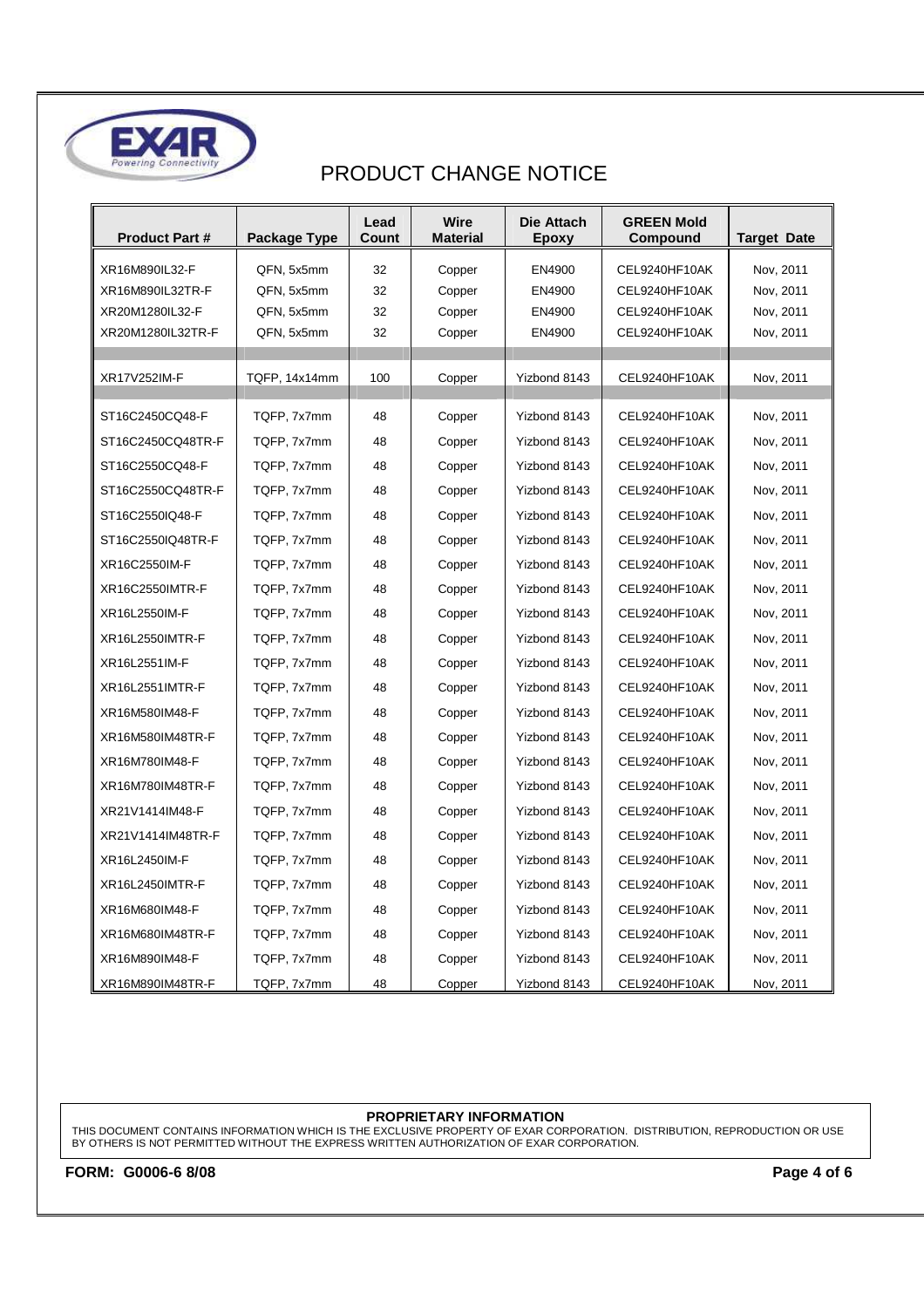

| <b>Product Part#</b> | Package Type  | Lead<br>Count | <b>Wire</b><br><b>Material</b> | Die Attach<br>Epoxy | <b>GREEN Mold</b><br>Compound | <b>Target Date</b> |
|----------------------|---------------|---------------|--------------------------------|---------------------|-------------------------------|--------------------|
| <b>XR17C154CV-F</b>  | LQFP, 20x20mm | 144           | Copper                         | Yizbond 8143        | CEL9240HF10AK                 | Dec, 2011          |
| <b>XR17C158CV-F</b>  | LQFP, 20x20mm | 144           | Copper                         | Yizbond 8143        | CEL9240HF10AK                 | Dec, 2011          |
| XR17C158IV-F         | LQFP, 20x20mm | 144           | Copper                         | Yizbond 8143        | CEL9240HF10AK                 | Dec, 2011          |
| XR17D154CV-F         | LQFP, 20x20mm | 144           | Copper                         | Yizbond 8143        | CEL9240HF10AK                 | Dec, 2011          |
| XR17D154IV-F         | LQFP, 20x20mm | 144           | Copper                         | Yizbond 8143        | CEL9240HF10AK                 | Dec, 2011          |
| <b>XR17D158CV-F</b>  | LQFP, 20x20mm | 144           | Copper                         | Yizbond 8143        | CEL9240HF10AK                 | Dec, 2011          |
| XR17D158IV-F         | LQFP, 20x20mm | 144           | Copper                         | Yizbond 8143        | CEL9240HF10AK                 | Dec, 2011          |
| XR17V254IV-F         | LQFP, 20x20mm | 144           | Copper                         | Yizbond 8143        | CEL9240HF10AK                 | Dec, 2011          |
| <b>XR17V258IV-F</b>  | LQFP, 20x20mm | 144           | Copper                         | Yizbond 8143        | CEL9240HF10AK                 | Dec, 2011          |
| XR17V258IVTR-F       | LQFP, 20x20mm | 144           | Copper                         | Yizbond 8143        | CEL9240HF10AK                 | Dec, 2011          |
| SP3508CF-L           | LQFP, 14x14mm | 100           | Copper                         | Yizbond 8143        | CEL9240HF10AK                 | Dec, 2011          |
| SP3508EF-L           | LQFP, 14x14mm | 100           | Copper                         | Yizbond 8143        | CEL9240HF10AK                 | Dec, 2011          |
|                      |               |               |                                |                     |                               |                    |
| SP485BN-L            | <b>SOICN</b>  | 8             | Copper                         | EN4900              | CEL9240HF10AK                 | Nov, 2011          |
| SP485BN-L/TR         | <b>SOICN</b>  | 8             | Copper                         | EN4900              | CEL9240HF10AK                 | Nov, 2011          |
| SP485CN-L            | <b>SOICN</b>  | 8             | Copper                         | EN4900              | CEL9240HF10AK                 | Nov, 2011          |
| SP485RCN-L/TR        | <b>SOICN</b>  | 8             | Copper                         | EN4900              | CEL9240HF10AK                 | Nov, 2011          |
| SP485ECN-L           | <b>SOICN</b>  | 8             | Copper                         | EN4900              | CEL9240HF10AK                 | Nov, 2011          |
| SP485ECN-L/TR        | <b>SOICN</b>  | 8             | Copper                         | EN4900              | CEL9240HF10AK                 | Nov, 2011          |
| SP485EEN-L           | <b>SOICN</b>  | 8             | Copper                         | EN4900              | CEL9240HF10AK                 | Nov, 2011          |
| SP485EEN-L/TR        | <b>SOICN</b>  | 8             | Copper                         | EN4900              | CEL9240HF10AK                 | Nov, 2011          |
| SP485EMN-L           | <b>SOICN</b>  | 8             | Copper                         | EN4900              | CEL9240HF10AK                 | Nov, 2011          |
| SP485EMN-L/TR        | <b>SOICN</b>  | 8             | Copper                         | EN4900              | CEL9240HF10AK                 | Nov. 2011          |
| SP485EN-L            | <b>SOICN</b>  | 8             | Copper                         | EN4900              | CEL9240HF10AK                 | Nov, 2011          |
| SP485EN-L/TR         | <b>SOICN</b>  | 8             | Copper                         | EN4900              | CEL9240HF10AK                 | Nov, 2011          |
| SP485RCN-L           | <b>SOICN</b>  | 8             | Copper                         | EN4900              | CEL9240HF10AK                 | Nov. 2011          |
| SP485RCN-L/TR        | <b>SOICN</b>  | 8             | Copper                         | EN4900              | CEL9240HF10AK                 | Nov, 2011          |
| SP485REN-L           | <b>SOICN</b>  | 8             | Copper                         | EN4900              | CEL9240HF10AK                 | Nov, 2011          |
| SP485REN-L/TR        | <b>SOICN</b>  | 8             | Copper                         | EN4900              | CEL9240HF10AK                 | Nov. 2011          |
| SP490CN-L            | <b>SOICN</b>  | 8             | Copper                         | EN4900              | CEL9240HF10AK                 | Nov, 2011          |
| SP490CN-L/TR         | <b>SOICN</b>  | 8             | Copper                         | EN4900              | CEL9240HF10AK                 | Nov, 2011          |

### **PROPRIETARY INFORMATION**

THIS DOCUMENT CONTAINS INFORMATION WHICH IS THE EXCLUSIVE PROPERTY OF EXAR CORPORATION. DISTRIBUTION, REPRODUCTION OR USE BY OTHERS IS NOT PERMITTED WITHOUT THE EXPRESS WRITTEN AUTHORIZATION OF EXAR CORPORATION.

**FORM: G0006-6 8/08 Page 5 of 6**